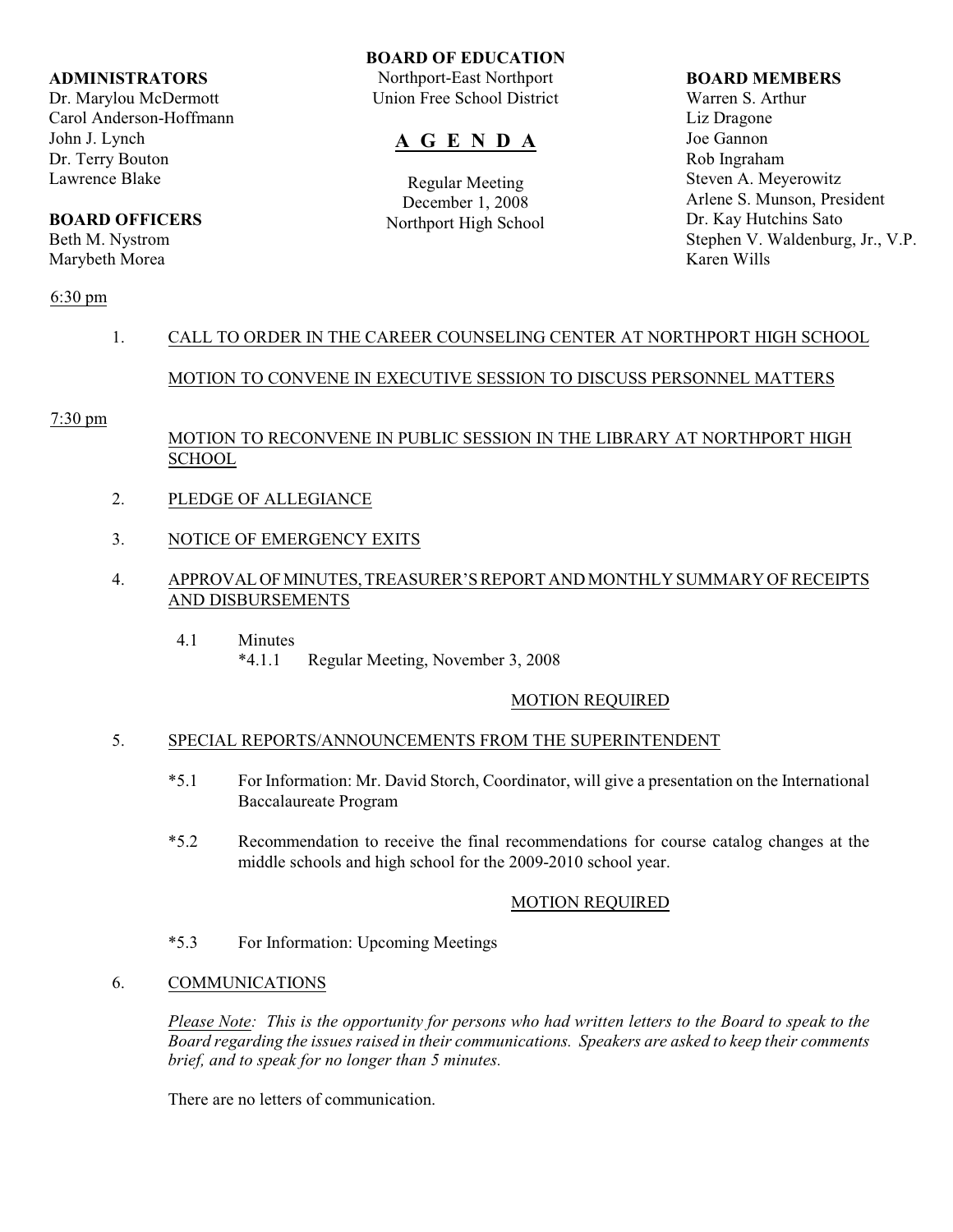# 7. PUBLIC PARTICIPATION

*Please Note: Community members are invited to share their questions, comments, or concerns with the school board. When speaking, citizens should state their name and address for the record and limit their presentation to 5 minutes. Where possible, the board will answer factual questions immediately. A written response may be provided when information is not available. If a response would involve discussion of board policy or decisions which might be of interest to citizens not present at the meeting, the board may place the item on a future meeting agenda*.

## 8. SUPERINTENDENT'S REPORT, GENERAL - FOR BOARD ACTION

8.1 Recommendation to approve the following Personnel Schedules:

| $*8.1.1$ | Schedule A   | $\sim$ $ \sim$   | Certified Staff                |
|----------|--------------|------------------|--------------------------------|
| $*8.1.2$ | Schedule B   | $\sim$ 100 $\mu$ | Non-Instructional Staff        |
| $*8.1.3$ | - Schedule C | $\sim$ $-$       | <b>Salary Transfers</b>        |
| $*8.1.4$ | Schedule D   | $\sim$ $-$       | Extra Pay                      |
| $*8.1.5$ | Schedule J   | $\sim$ $-$       | Committee on Special Education |

#### MOTION REQUIRED

8.2 Recommendation to approve the following resolution:

"BE IT RESOLVED, that in accordance with Board Policy and State Regulation, the Board of Education approve the appointment of Susan Lushing to serve as Impartial Hearing Officer for the purpose of conducting an impartial hearing in accord with Policy 4321, Program for Students with Disabilities Under IDEA."

## MOTION REQUIRED

\*8.3 Recommendation to approve a request by Noreen B. Anderson-Digiose, a school psychologist at Northport High School pursuing a Degree of Doctor of Psychology at St. John's University, to create a Cyberbullying Prevention Program for high school students which will be presented to  $9<sup>th</sup>$  grade students during the spring 2009 semester as a joint effort with the Social Studies Department - enclosed for Board members.

## MOTION REQUIRED

\*8.4 Recommendation to approve a Memorandum of Agreement, dated November 17, 2008, between the United Teachers of Northport (Teaching Assistants) and the Northport-East Northport Union Free School District - enclosed for Board members.

## MOTION REQUIRED

#### 9. SUPERINTENDENT'S REPORT, FINANCIAL - FOR BOARD ACTION

- \*9.1 The Board of Education Audit Committee has recommended that the Board approve the following resolutions - enclosed for Board members:
	- 9.1.1 Appointing the External Auditor for the 2008-2009 fiscal year:

"RESOLVED, that the Board of Education appoint Coughlin, Foundotos, Cullen and Danowski, LLP as the External Auditors for the 2008-2009 fiscal year with an option to renew for the 2009-2010, 2010-2011, and 2011-2012 fiscal years as per their Request for Proposal dated September 3, 2008."